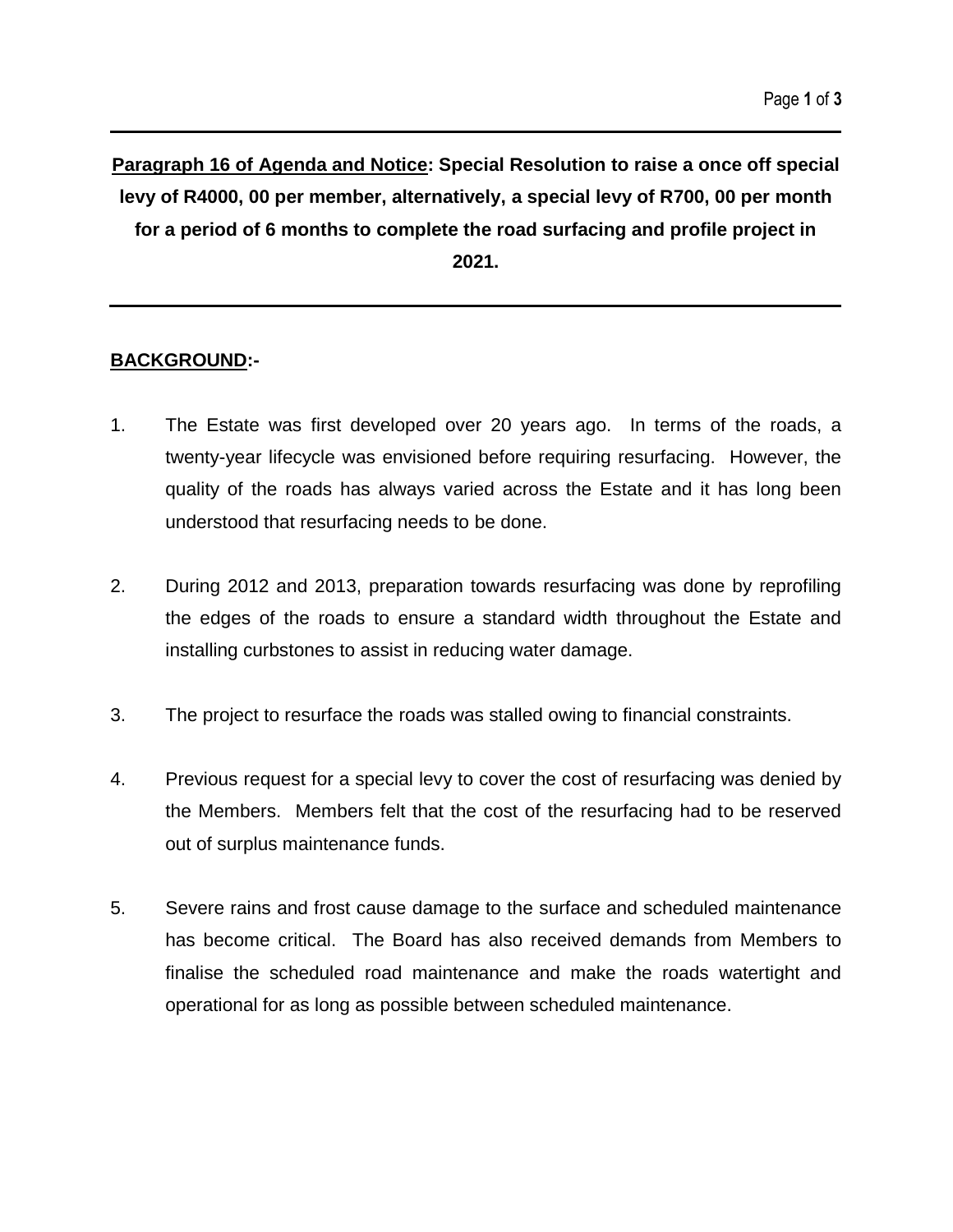- 6. The reserve fund available for the scheduled road maintenance (resurfacing and completion of profile) is R500 000-00 (Five Hundred Thousand Rand) out of the R1 500 000-00 (One Million, Five Hundred Thousand Rand) required.
- 7. The bitumen product that will be used defies the aging process and can extend the road lifecycle to 10 years instead of 5 years between scheduled maintenance. This cationic quickset bitumen emulsion mixed with selected crushed mineral aggregate, cement and water is applied with a new purpose-designed spray system. It prevents the ingress of water into the underlying layers of a road by filling in the cracks and voids of the existing surface. It also improves durability by preventing further oxidation of the aged binder. Once applied, no subsequent compaction via pneumatic or drum roller is required. The mix drying time is drastically reduced, the road can be reopened to traffic under a wider range of weather conditions versus conventional slurry and chip seals. This makes it a very cost-effective solution for waterproofing and restoring wearing course rigidity. This micro-surfacing technique is also environmentally friendly. Key benefits include low tyre noise and the absence of harmful emissions during application and curing.

## **PROPOSAL:-**

- 8. Request special levy of R4 000-00 (Four Thousand Rand) or R700-00 (Seven Hundred Rand) x 6 months to complete the road resurfacing and profile project with a projected lifespan of 10 to 15 years.
- 9. Therefore, the following proposed resolution is to be voted upon: